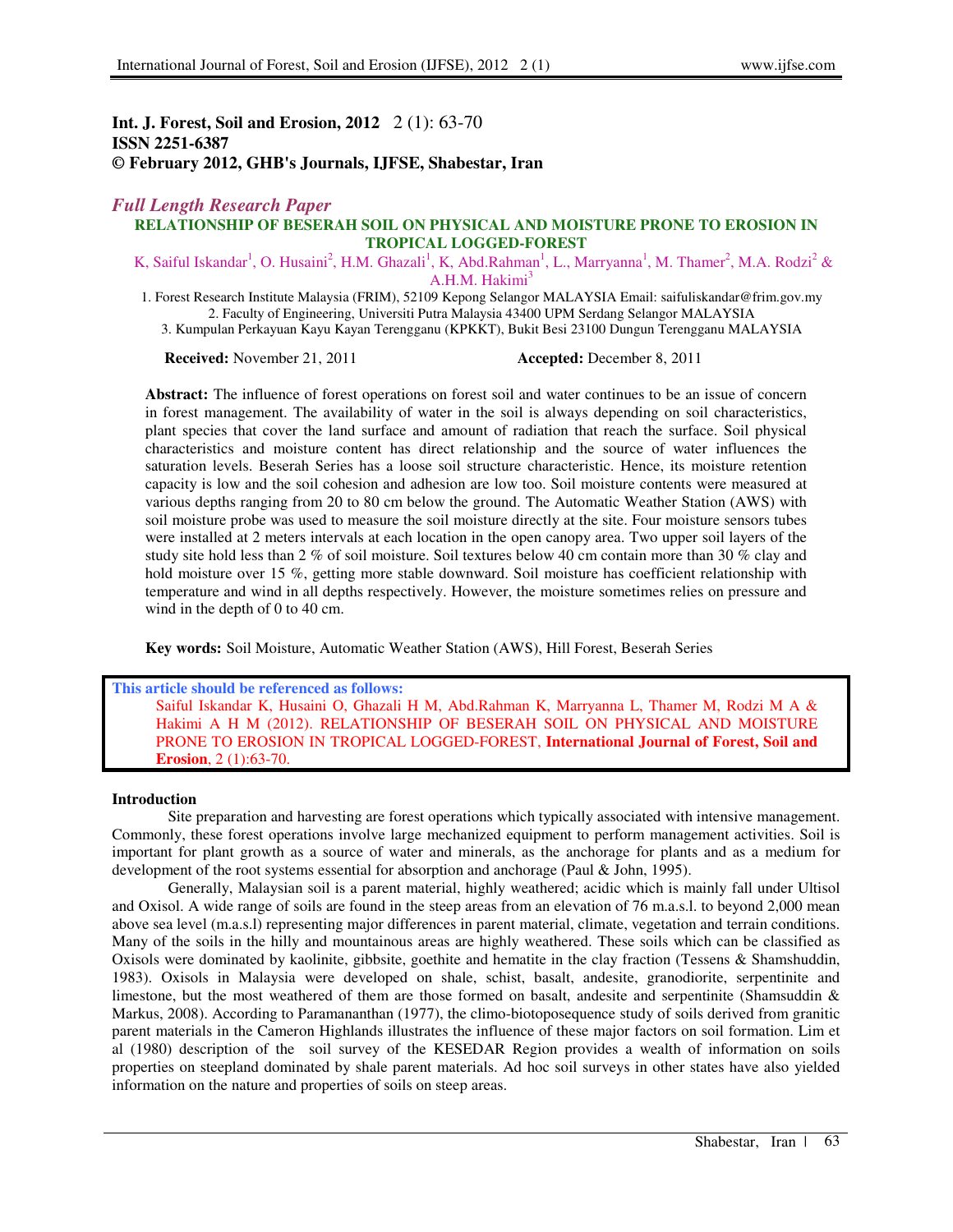Most of the soil series that found at Pasir Raja Selatan Forest Reserve is Beserah Series based on the soil map (MACRES, 2005). The Beserah Series is a member of the Beserah Family which is a clayey-skeletal, kaolinitic isohyperthermic red-yellow Tipik Tempalemoks (Paramananthan, 1977). The soils are deep, friable and have weak, coarse to medium subangular blocky structures. The A horizon have a fine sandy clay to fine sandy clay loam textures with dark yellowish brown colours while the B horizon gravelly coarse sandy clay loam to gravelly coarse sandy clay textures and strong brown to Brownish yellow colours. The textures in B horizons are often characterized by the presence of quartz gravels. The fine earth fraction  $\left($ <2mm) has a texture ranging between a coarse sandy clay to a coarse sandy clay loam. The range of clay content is from 30% to 45%. It has a loose structure characteristic with clayey-skeletal, kaolinitic isohypertermic red-yellow soils (USDA) characteristics. This phenomenon is common for soils derived from granitic parent materials. The soil has good water permeability and well-drained. The soil temperature regime is isohyperthermic  $(22^{\circ}C)$  up to 1200 mean above sea level (m.a.s.l) isothermic (15- $22^{\circ}$ C) between 1200 to 1600 m.a.s.l. and isomesic (<15) at elevations exceeding 1600 m.a.s.l. The soil moisture regime is udic below 300 m.a.s.l. and perudic above this elevation. However, the soil type has high susceptibility to erosion on sloping condition which limits the forestry acitivities in this hilly region.

Soil moisture information is valuable to a wide range of government agencies and private companies concerned with weather and climate, runoff potential and flood control, soil erosion and slope failure, reservoir management, geotechnical engineering and water quality. Knowledge of soil water content is important for management of and hydrological studies (Lukanu & Savage, 2006). Soil moisture often been used in agriculture as indicates the Agroclimatic Map is the map showing the various zones with the same duration of moist/wet months and zones with similar duration of moist/wet different month (Anon, 2000). Agroclimatic map is useful in the determination of the suitable planting time for various crops and also to determine the types of crops suitable for an area.

Moreover, in forestry, studies had shown that soil moisture was associated with species growth and spatial distribution (Diez & Ronald, 2007). Compared to other components of the hydrologic cycle, the volume of soil moisture is small; nonetheless, it of fundamental importance to many hydrological, biological and biogeochemical processes. Soil moisture is a key variable in controlling the exchange of water and heat energy between the land surface and the atmosphere through evaporation and plant transpiration. As a result, soil moisture plays an important role in the development of weather patterns and the production of precipitation. Soil moisture also strongly affects the amount of precipitation that runs off into nearby streams and rivers. Soil moisture information can be used for reservoir management, early warning of droughts, irrigation scheduling, and crop yield forecasting.

At Pasoh, topographic associations have been attributed to differences in soil-moisture gradient between slopes, wet and dry area habitats (Noguchi et al. 2002). Several studies in the BCI plot have revealed the association of topography, soil and moisture regime. For example, Becker et al. (1988) showed that soil-water potentials are maintained at higher levels on the BCI plot slopes compared to the principal plateau. Daws et al. (2001) showed that slopes experienced a shorter duration drought period during the dry season. Variation in soil-moisture availability across topographic gradients in tropical forests might also potentially maintain a substantial fraction of local diversity if species differ in their 'hydrological niches'.

The objective of this study was to determine the relationship between soil physical parameters and its association with moisture content in the hill/lowland forest which influence soil erosion.

## **Material and Method**

## **Site Descriptions**

The study plot was established in Compartment 70, Pasir Raja Selatan Forest Reserve, Terengganu between longitude  $4^{\circ}$  31' N and latitude 102 $^{\circ}$  51' E. The study site covers an area of 428 ha. The entire forest reserve iscovered by virgin and secondary forest expanding nearby state of Pahang border. The topography varies from hilly areas to rugged mountainous with an elevation ranges from 420 to 620 meters above sea level. The geology of the study area is commonly weathered-limestone and granitic that formed the Beserah soil series. Pasir Raja Selatan F.R. was selected for this study due to the topography and its physical environment that reflects a typical hilly terrain. Logging activities in the upland catchment had affected the downstream especially in the nearby village Kampung Pasir Raja. Figure 1 shows the study area of Pasir Raja Selatan Forest Reserve.

Two sites were selected and monitored for the study. Plot A represented the logged area whilst Plot B established on the unlogged forest, considered as control plot. Both plots had about identical soil physical characteristics (Table 1). The soil profile description of the Beserah series is shown in Figure 2.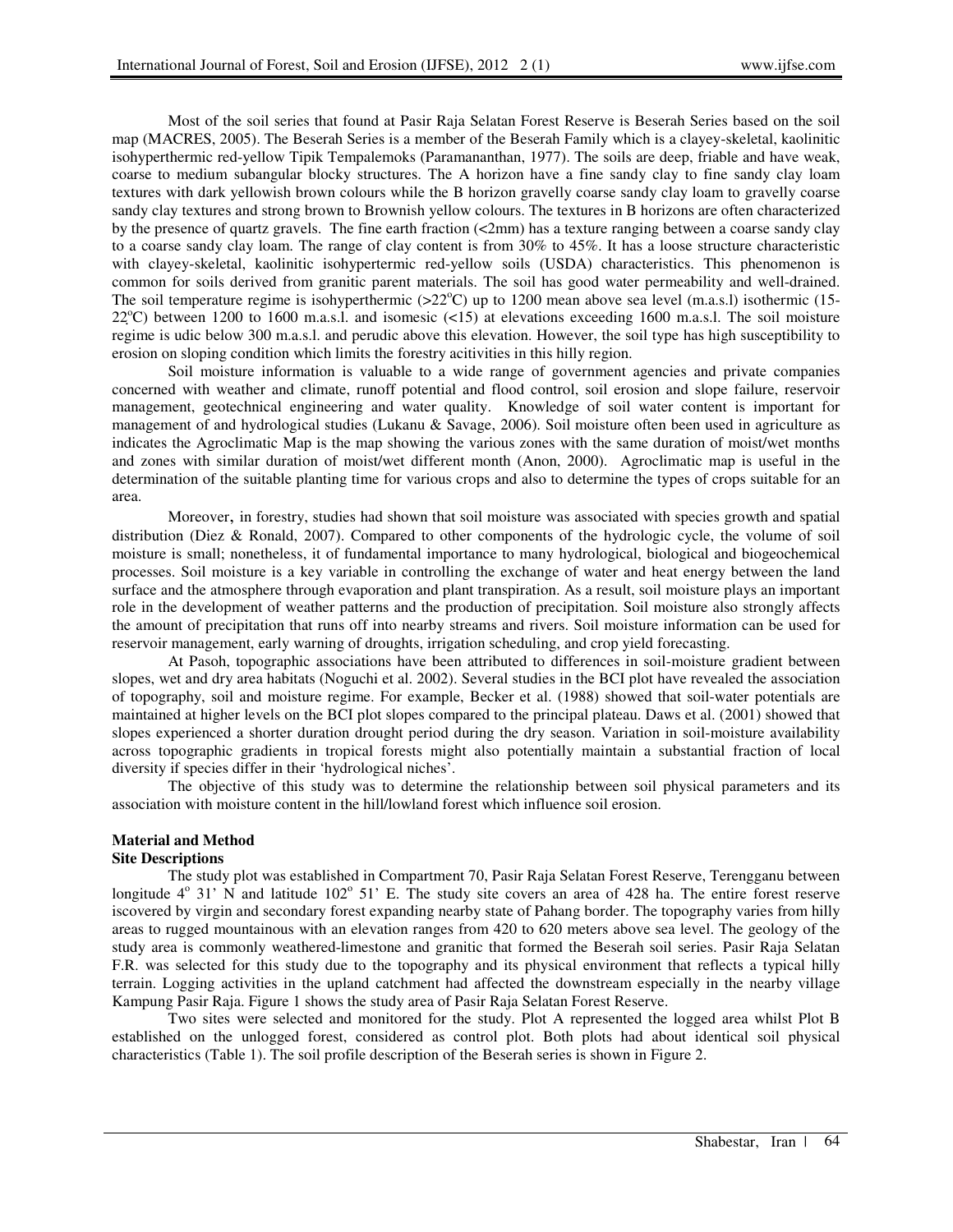

Figure 1: The study area of Compartment 70, Pasir Raja Selatan Forest Reserve, Terengganu Malaysia.

|                            |                | Horizon  | Soil Depth (cm) | <b>Descriptions</b>                                                                                                                                                                         |
|----------------------------|----------------|----------|-----------------|---------------------------------------------------------------------------------------------------------------------------------------------------------------------------------------------|
| 0 cm, 20<br>$7 \text{ cm}$ | Ap<br>$B_{t1}$ | Ap       | $0 - 7$         | Dark yellowish brown (10YR 4/6), fine sandy<br>clay to fine sandy clay loam; very friable,<br>medium and fine subangular blocky and weak,<br>fine crumbs; few fine rotts; diffuse boundary. |
|                            |                | $B_{t1}$ | $7 - 35$        | Strong brown (7.5 YR 5/8), gravelly coarse<br>sandy clay loam; weak coarse to medium<br>subangular blocky, friable; very few fine roots;<br>diffuse boundary.                               |
| 35 cm                      | $B_{12}$       | $B_{t2}$ | $35 - 80$       | Brownish yellow (10YR 6/8) and yellowish red<br>mottles (5YR 5/8), gravelly coarse sandy clay;<br>weak coarse to medium subangular blocky,<br>friable; no roots; diffuse boundary.          |
| 80 cm<br>120 cm            | $B_{13}$       | $B_{t3}$ | $80 - 120$      | Brownish yellow (10YR 6/8) and pale yellow<br>mottles (2.5Y 8/3), gravelly coarse sandy clay;<br>weak medium to fine subangular blocky,<br>friable; no roots; diffuse boundary.             |
|                            |                |          |                 |                                                                                                                                                                                             |

Figure 2: The soil description of the Beserah series in the Compartment 70, Pasir Raja Selatan Forest Reserve, Terengganu Malaysia.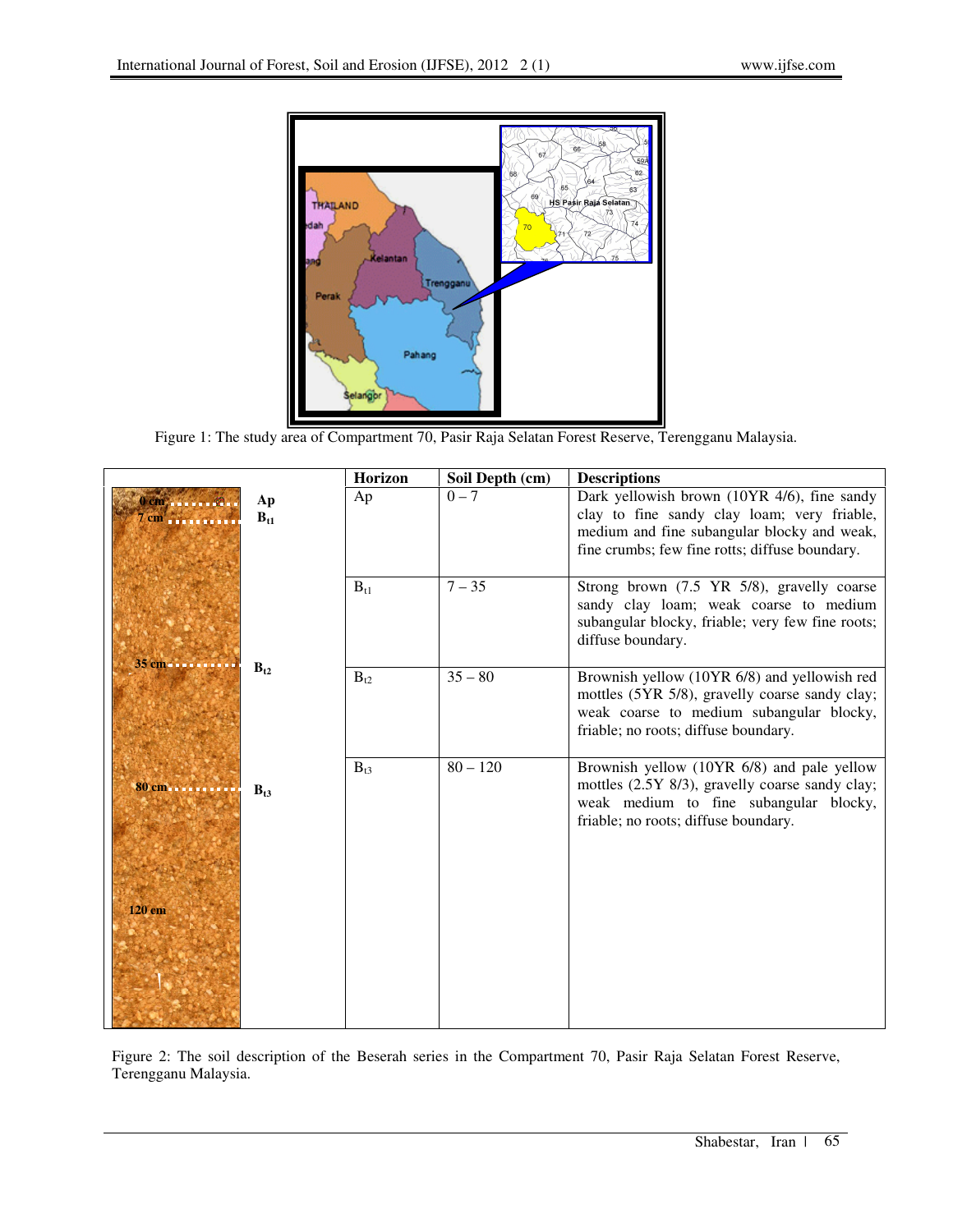## **Sampling Methods**

Weather information was gathered through data logger were installed at the study site. Rainfall, relative humidity (RH), wind (WD), pressure (BAR) and air temperature (TM) were detected automatically. Recorded data were transferred to the computer for analysis. We ran the statistical analysis using R and Rattle R package [source of references].

Soil moisture content was measured daily using moisture sensors at 20 cm depth intervals each. from 20 to 80 cm below the ground. The Automatic Weather Station (AWS) with soil moisture probe was used to measure the soil moisture directly at the site. Four moisture sensors tubes were installed at 2 meters intervals at each location in the open canopy area. The measurement began in September 2007 and ended in August 2008. The reading was taken daily and summarized as monthly data.

Soil properties for the profiles were initially determined based on augering and core sampling taken during harvesting in February 2007. Soil samples were collected to study the physical characteristics and moisture content. Sampling for physical characteristic was done based on the difference of soil horizon in eight locations randomly. Soils were taken from three different spots in each location and combined into one composite sample and properly mixed. These samples were brought back to the laboratory and analyzed for the mechanical size distribution. A centibar reading standards of soil moisture content is used to describe the soil saturation condition (Table 1).

| <b>Centibar Reading</b> | <b>Soil Condition</b>                                                                                                                                                          |
|-------------------------|--------------------------------------------------------------------------------------------------------------------------------------------------------------------------------|
| $0 - 10$                | Saturated Soil. Occurs for a day or two after irrigation.                                                                                                                      |
| 10-20                   | Soil is adequately wet (except coarse sands which are dry-<br>ing out at this range)                                                                                           |
| 30-60                   | Usual range to irrigate or water (except heavy clay soils).<br>Irrigate at the upper end of this range in cool humid climates<br>and with higher water-holding capacity soils. |
| 60-100                  | Usual range to irrigate heavy clay soils                                                                                                                                       |
| 100-200                 | Soil is becoming dangerously dry for maximum production.<br>Proceed with caution.                                                                                              |

Table 1: Centibar reading with soil condition from soil moisture sensor

*Source: http://www.davisnet.com/weather/products/weather\_product.asp*

## **Results**

## **Soil physical characteristics**

Table 2 shows the result of random assessment for soil sampling conducted to determine the soil physical characteristics. The average percentage of coarse sand, fine sand, silt and clay in the soil are 37%, 12%, 14% and 37% respectively.

## **Soil moisture**

During the water year measurement which occurred from July to June the next year, there was only 5 % moist condition difference between monsoon period and normal period. As the result, the soil moisture showed in the monsoon period recorded a bit higher in normal period as well. The soil organic matter (SOM) content is less than 2 % and the average soil permeability is less than 0.2 cm/hour. As the result, the soil structure can be grouped in two categories namely medium or coarse granular. The average of soil surface elevation ranges from 420 m to 430 m above sea level with different average slopes of 10 %, 20 %, 30% and 40 %.

The clay content is less than 30 % showing that on sloping area it is prone to soil erosion [Table 2]. The soil structure below 40 cm from the surface is more stable, has clay content of more than 30 %, hold moisture more than 15 % and getting more stable downward.

Soil 1 and soil 2 has sandy clay loam while Soil 3 and Soil 4 have sandy clay texture. It means that the upper soil layer was sandy as compared to the lower horizon. Overall, this soil has low water holding capacity. Further, it holds less water towards the end of the year with accordance to rainfall pattern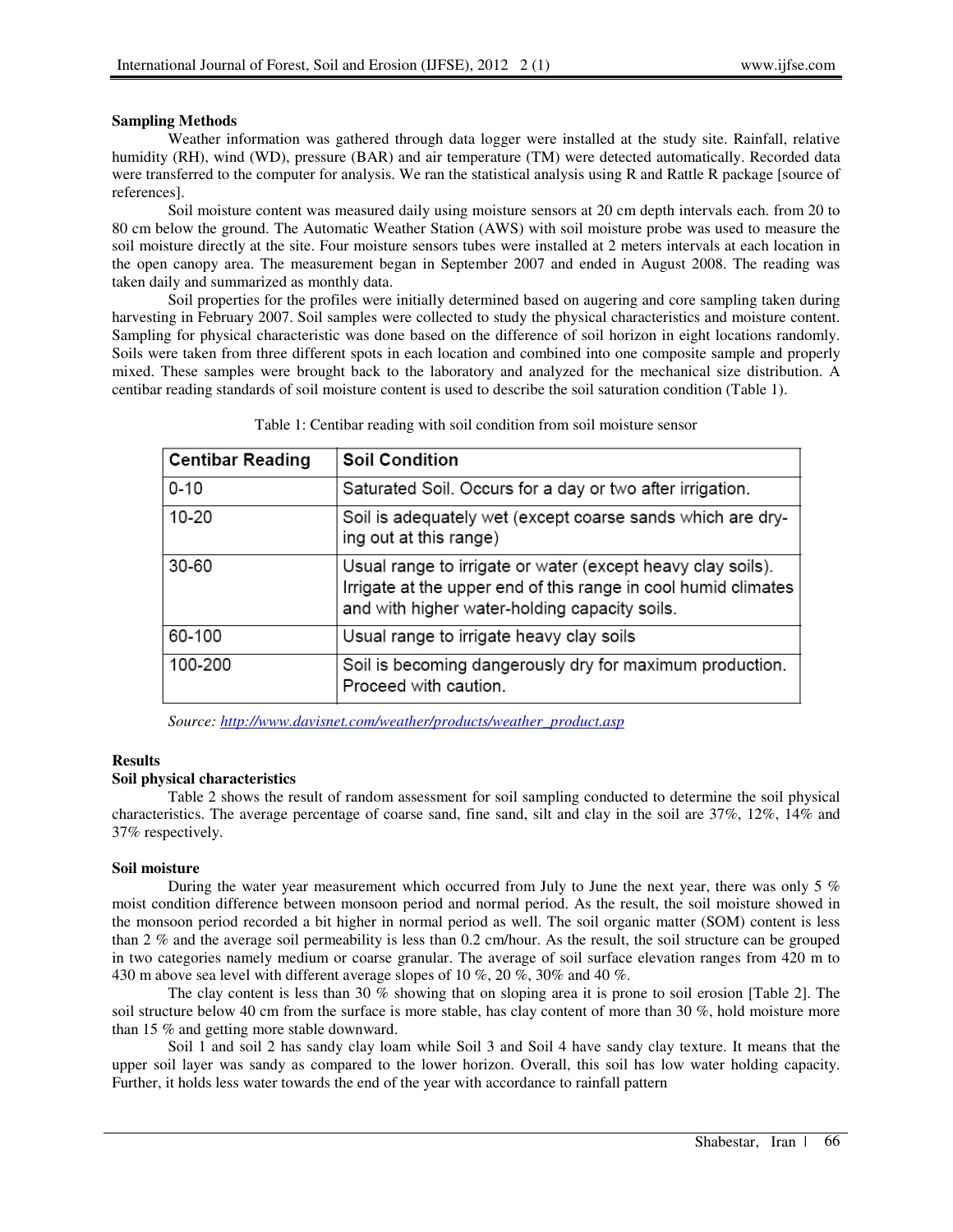|                                                 |                                                           |                                                     |                                                 |                                       |                                             | <b>Soil Structure</b>      |                    |                    |        |
|-------------------------------------------------|-----------------------------------------------------------|-----------------------------------------------------|-------------------------------------------------|---------------------------------------|---------------------------------------------|----------------------------|--------------------|--------------------|--------|
| <b>PLOT</b><br>$\mathbf{A}$<br>(soil)<br>depth) | Coarse<br>sand<br>$0.10 -$<br>2.0 <sub>mm</sub><br>$(\%)$ | <b>Fine sand</b><br>$0.01 -$<br>$0.15$ mm<br>$(\%)$ | <b>Silt</b><br>$0.05 -$<br>$0.002$ mm<br>$(\%)$ | <b>Clay</b><br>$< 0.002$ mm<br>$(\%)$ | Organic<br><b>Matter</b><br>(SOM)<br>$(\%)$ | <b>MSLE</b><br>code<br>(S) |                    | <b>Description</b> |        |
| $0 - 20$                                        |                                                           |                                                     |                                                 |                                       |                                             |                            | medium             | <sub>or</sub>      | coarse |
| cm                                              | 31                                                        | 12                                                  | 25                                              | 30                                    | $\overline{2}$                              | 3                          | granular           |                    |        |
| $21 - 40$<br>cm                                 | 36                                                        | 16                                                  | 21                                              | 30                                    | $\boldsymbol{0}$                            | $\overline{\mathbf{3}}$    | medium<br>granular | <sub>or</sub>      | coarse |
| $41 - 60$<br>cm                                 | 34                                                        | 12                                                  | 15                                              | 42                                    | $\mathbf{0}$                                | 3                          | medium<br>granular | <sub>or</sub>      | coarse |
| 61-80<br>cm                                     | 32                                                        | 14                                                  | 17                                              | 39                                    | $\mathbf{0}$                                | 3                          | medium<br>granular | <sub>or</sub>      | coarse |
| <b>PLOT</b><br>$\bf{B}$<br>(soil<br>depth)      |                                                           |                                                     |                                                 |                                       |                                             |                            |                    |                    |        |
| $0 - 20$<br>cm                                  | 49                                                        | 11                                                  | 13                                              | 28                                    | $\mathbf{0}$                                | 3                          | medium<br>granular | <b>or</b>          | coarse |
| $21 - 40$<br>cm                                 | 42                                                        | 11                                                  | 10                                              | 40                                    | $\mathbf{0}$                                | 3                          | medium<br>granular | <sub>or</sub>      | coarse |
| $41 - 60$<br>cm                                 | 38                                                        | 10                                                  | 5                                               | 49                                    | $\mathbf{0}$                                | 3                          | medium<br>granular | or                 | coarse |
| 61-80<br>cm                                     | 40                                                        | 11                                                  | $\,8\,$                                         | 43                                    | $\boldsymbol{0}$                            | 3                          | medium<br>granular | <b>or</b>          | coarse |

Table 2: Soil Physical Characteristics at Compartment 70, Pasir Raja Selatan Forest Reserve, Terengganu.

## **Soil moisture across soil depth**

To examine the differences in soil moisture between soil depths, we visualize it using boxplot. There is a difference in soil moisture between the soil depth (Figure 3). The soil moisture decreases with soil depth. However the soil moisture is similar at 20 and 40 cm depth.



Figure 3: Difference in soil moisture and soil depth using Boxplot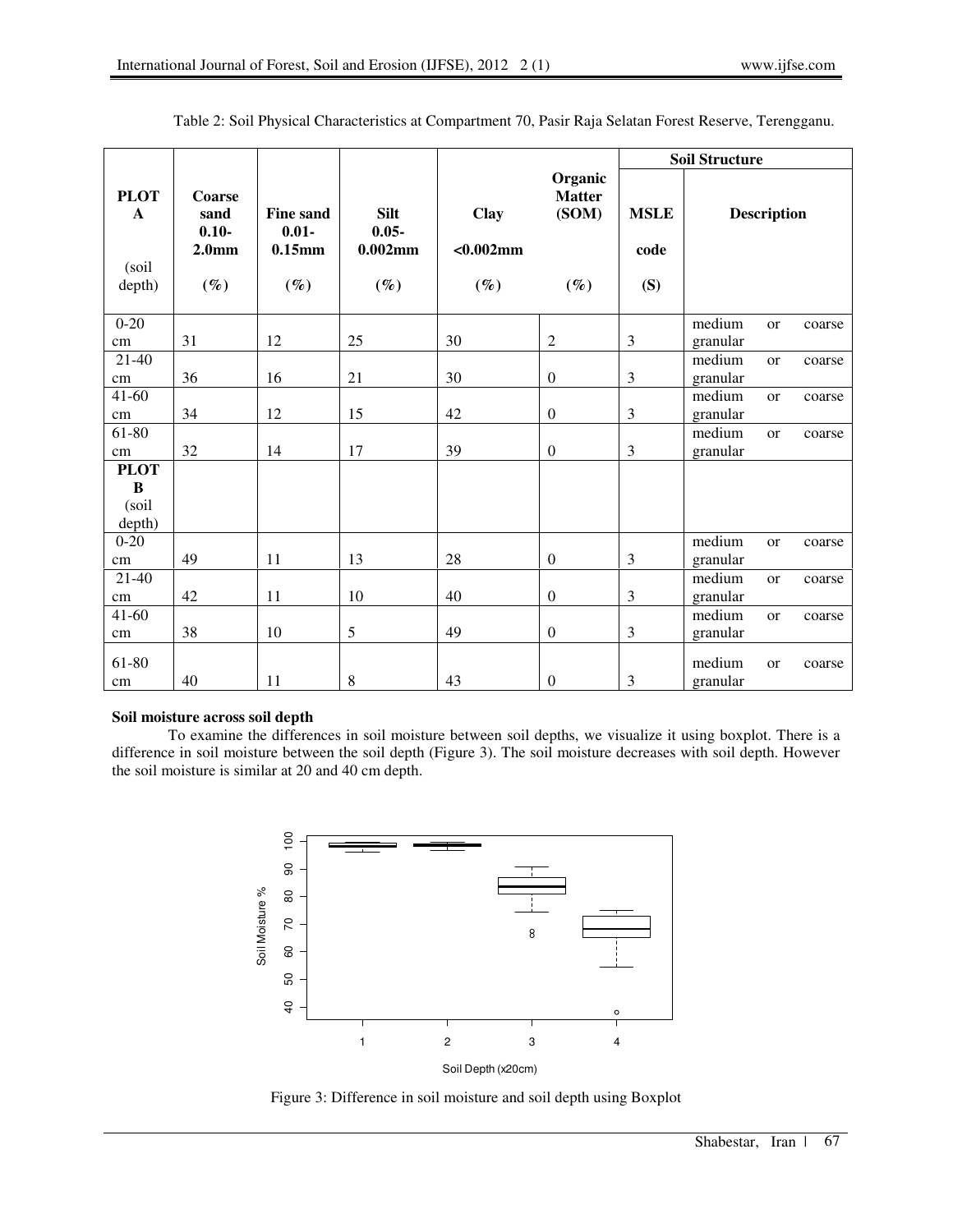Table 3 shows the soil moisture content. Two upper layers of the soil on the study site hold less than 2 % of soil moisture. Monthly average of soil moisture was lowest in February at 74.6 % (Table 3).

|              | Soil Moisture $(\%)$        |                               |                                          |                                 |         |  |  |
|--------------|-----------------------------|-------------------------------|------------------------------------------|---------------------------------|---------|--|--|
| <b>MONTH</b> | Soil 1<br>Depth $(0-20)$ cm | Soil 2<br>Depth (21-40)<br>cm | Soil <sub>3</sub><br>Depth (41-60)<br>cm | Soil 4<br>Depth $(61-80)$<br>cm | Average |  |  |
| $Sep-07$     | 0.26                        | 0.49                          | 4.60                                     | 13.55                           | 4.72    |  |  |
| $Oct-07$     | 0.13                        | 0.22                          | 5.58                                     | 16.98                           | 5.73    |  |  |
| $Nov-07$     | 0.30                        | 0.32                          | 7.05                                     | 17.46                           | 6.28    |  |  |
| $Dec-07$     | 0.48                        | 0.41                          | 8.51                                     | 17.93                           | 11.32   |  |  |
| $Jan-08$     | 0.51                        | 0.35                          | 6.63                                     | 13.30                           | 5.20    |  |  |
| Feb-08       | 2.00                        | 1.55                          | 17.01                                    | 30.92                           | 12.87   |  |  |
| $Mar-08$     | 0.75                        | 0.66                          | 7.07                                     | 12.51                           | 5.25    |  |  |
| Apr-08       | 0.84                        | 0.63                          | 8.11                                     | 13.49                           | 5.77    |  |  |
| $May-08$     | 1.26                        | 1.18                          | 12.83                                    | 17.15                           | 8.11    |  |  |
| $Jun-08$     | 1.00                        | 0.97                          | 9.55                                     | 14.93                           | 8.11    |  |  |
| $Jul-08$     | 0.92                        | 0.83                          | 8.35                                     | 15.51                           | 6.40    |  |  |
| Aug- $08$    | 1.92                        | 1.45                          | 16.20                                    | 22.65                           | 10.56   |  |  |
| Average      | 0.86                        | 0.76                          | 9.29                                     | 17.20                           | 7.52    |  |  |

Table 3: Soil moisture content in different depths of Pasir Raja Selatan Forest Reserve

Table 3 shows the monthly average soil moisture at different depth from the surface. The average soil moisture from 0 to 80cm soil depth was lowest in September at 4.72% and highest in February at 12.87%. On the other hand, soil at 61-80cm depth contains the highest moisture content followed by 41-60cm depth soil and the peak point in February (Figure 5) where the rainfall and relative humidity were the highest. Both soil 0-20cm and 21-40cm depth contained the lowest moisture content and it was almost uniform through the year. Figure 4 shows the difference between monthly percentage of relative humidity and rainfall. Relative humidity of the area was high. Nevertheless, when the difference on percentage of relative humidity was below the percentage of rainfall, the soil will experience moisture stress. Due to sandy nature of the soil, vegetation in this area had experienced moisture stress throughout the year except for March 2008.



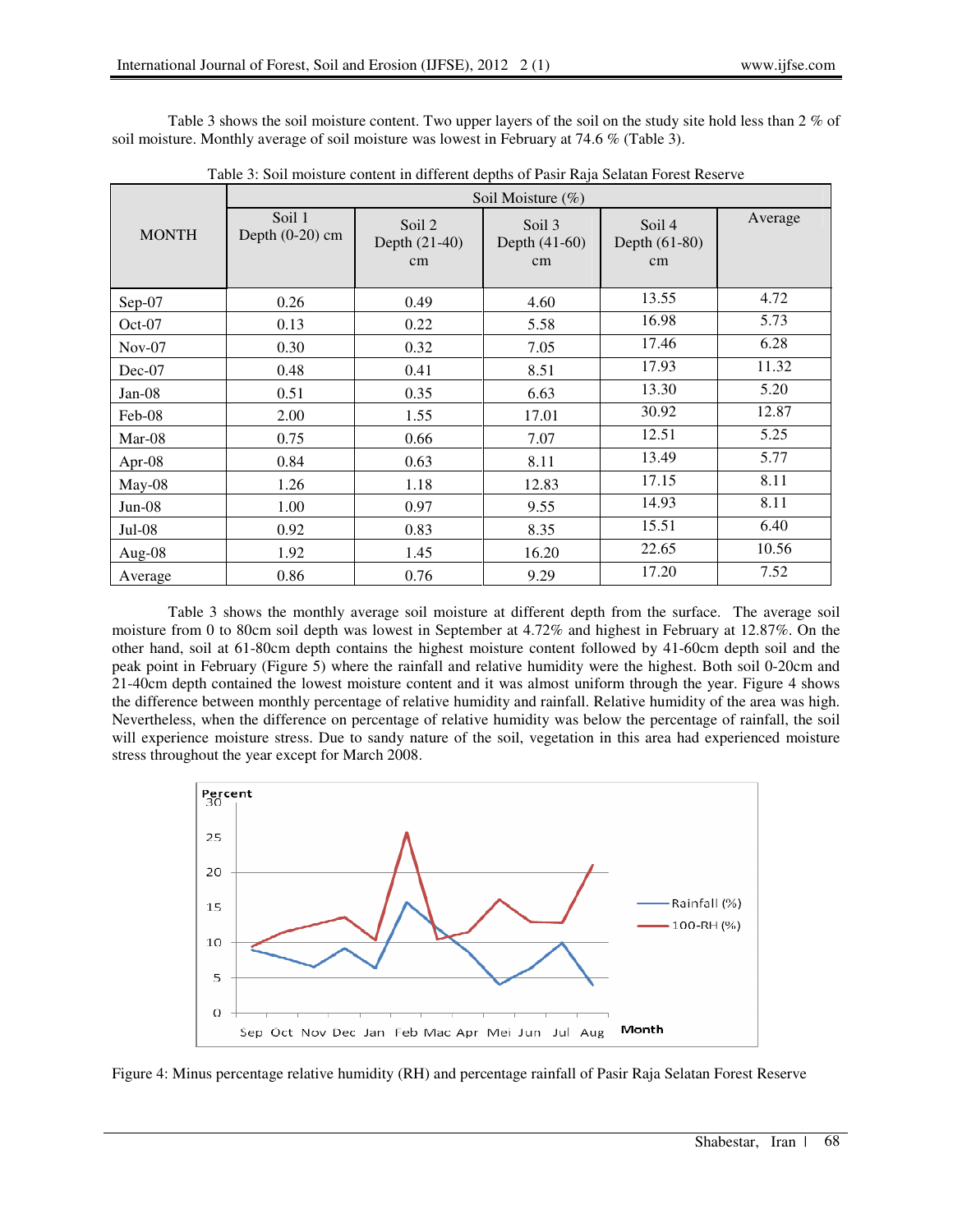We run analysis of variance to determine the differences of soil moisture between soil depth and followed TukeyHSD multi-comparison test. We ran multiple regression analysis to determine the soil moisture association with microlimate parameters taken in the same site and time interval for a period of one water year from September 2007 to August 2008. We applied a mixed effects regression model with time treated as random effects.

Mentioned below is the new analysis for data set. The Soil Depth has been treated as a factor. The model is as follows:

SM ~ -154.06590 + 2.08574\*RH + 3.19831\*AT -0.01596\*RF ...............SD1 SM ~ [-154.06590+0.16308] + 2.08574\*RH + 3.19831\*AT -0.01596\*RF.......SD2 SM ~ [-154.06590-16.31154] + 2.08574\*RH + 3.19831\*AT -0.01596\*RF......SD3 SM ~ [-154.06590-32.56462] + 2.08574\*RH + 3.19831\*AT -0.01596\*RF......SD4 where SM is soil moisture, RH is relative humidity, RF is rainfall, SD is soil depth

Table 4 shows that the regression model indicated that soil moisture is strongly associated with the Relative Humidity (RH) (Pvalue<0.001), Air Temperature (AT) (Pvalue < 0.01) and Rainfall (RF) (Pvalue <0.05). There is an indication that the slope of this relationship is significantly different between soil depth especially for SD3 (Pvalue <0.001) and SD4 (Pvalue<0.001), but not for SD2, although slightly for SD1 (Pvalue<0.05).

|                       | $\circ$         | $\circ$           |           |                      |  |
|-----------------------|-----------------|-------------------|-----------|----------------------|--|
| <b>Descriptions</b>   | <b>Estimate</b> | <b>Std. Error</b> | t-value   | $Pr(>\vert t \vert)$ |  |
| Interception          | $-154.0659$     | 72.65658          | $-2.12$   | $0.039513*$          |  |
| R <sub>H</sub>        | 2.08574         | 0.55023           | 3.791     | $0.000444$ ***       |  |
| AT                    | 3.19831         | 1.15201           | 2.776     | $0.007984$ **        |  |
| RF                    | $-0.01596$      | 0.00716           | $-2.229$  | $0.030817*$          |  |
| as.factor $(SD)[T.2]$ | 0.16308         | 2.19704           | 0.074     | 0.94116              |  |
| as.factor $(SD)[T.3]$ | $-16.31154$     | 2.19704           | $-7.424$  | $2.40e-09$ ***       |  |
| as.factor $(SD)[T.4]$ | $-32.56462$     | 2.19704           | $-14.822$ | $<$ 2e-16 ***        |  |

Table 4: Regression analysis through R analytical software

Where

Significant codes:  $0 \mid *** \mid 0.001 \mid ** \mid 0.01 \mid * \mid 0.05 \mid .\mid 0.1 \mid \mid 1$ 

Multiple R-squared: 0.8772; Adjusted R-squared: 0.8608

## **Relationship between soil moisture and other micro climate parameters**

The relationship between soil moisture and other micro climate parameters found that soil moisture is strongly associated with relative humidity (t-value 3.791) followed by air temperature (AT) (t-value 2.776). This mean soil moisture content of the area is affected most by the relative humidity. However the association of soil moisture and rainfall was less (t-value -2.229). As the analysis of the regression model showed that the R-squared value is 0.8772, the soil moisture is very strong relationship with the soil depth of the study area.

#### **Conclusions**

Physical characteristics of soil have a bearing on erodibility. Soil properties like texture, structure and cohesion had an influence on soil erodibility. Texture refers to the size or combination of sizes of the individual soil particles. The soil characteristic of Pasir Raja Selatan Forest Reserve has sandy clay loam to clay texture. The upper soil layer has less physical bearing capability getting more stable towards the parent materials. Soil moisture retention capacity was low and further aggravated by low monthly rainfall at second half of the year. High percentage of relative humidity and low percentage of rain on certain month lead to moisture stress for the vegetation. During this time, plants start to fall the old leaves and the soil cohesion, adhesion also lower than the other half year. Soil moisture has coefficient relationship with temperature and wind in all depths respectively.